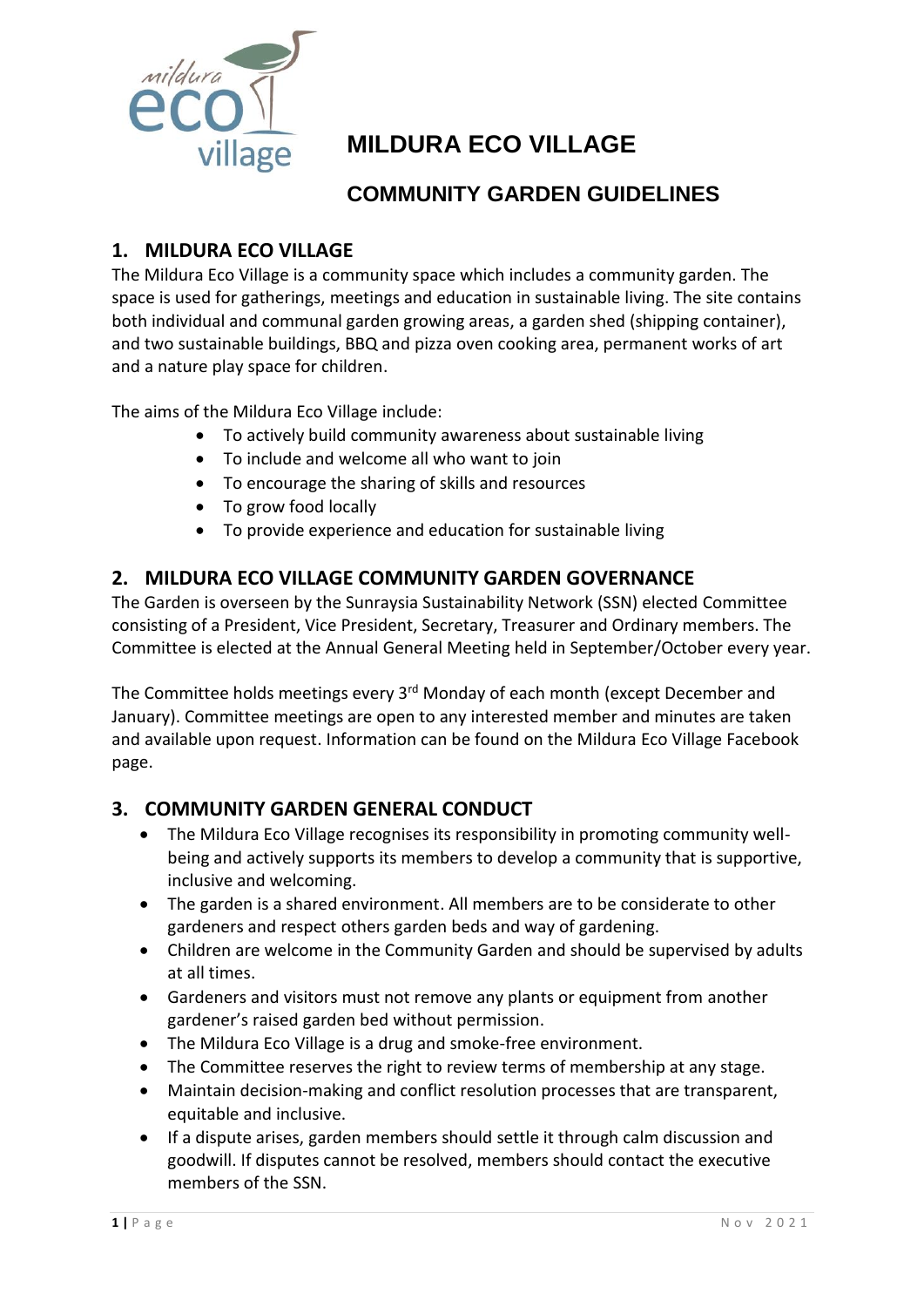## **4. MEMBERSHIP**

Any individual, family or community group is eligible to hire a garden bed, provided that;

- The individual, family or community group becomes a member of the SSN (SSN membership is free).
- They adhere to the rules and guidelines outlined in this document.
- All gardeners and visitors to the site must be fully Covid vaccinated.

## 5. **GARDEN OPEN HOURS**

The garden has 24-hour access. Please be aware there is limited lighting at the gardens after dark. All visitors or gardeners must be fully vaccinated against Covid-19 and check-in on arrival.

## **6. RAISED GARDEN BEDS**

## **Applying for a Garden Bed**

- An application form must be completed and signed by the applicant. The form is a written agreement to abide by these Mildura Eco Village Community Garden – Guidelines.
- Application for a garden bed is through the SSN Committee Secretary. Please make contact to find out which beds are available before completing payment.

#### **Annual Membership/Rental Fees**

| $\bullet$ | Single size raised bed                  | $1m \times 4m$ | \$50/year |
|-----------|-----------------------------------------|----------------|-----------|
|           | • Intermediate size raised bed 1.5 x 4m |                | \$60/year |
|           | • Family size raised bed                | $2m \times 4m$ | \$75/year |

Fees will be reviewed by the SSN Committee on an annual basis. Membership will run from 1st December to 30 November next year. Fees are to be paid by internet bank transfer or by visiting a branch of the Bendigo Bank.

| <b>Account Name:</b>                              | Sunraysia Sustainability Network Inc. |  |  |
|---------------------------------------------------|---------------------------------------|--|--|
| BSB:                                              | 633-000                               |  |  |
| <b>Account Number:</b>                            | 1375 07927                            |  |  |
| Please reference your name and garden bed number. |                                       |  |  |

Memberships taken out during the year will be charged on a pro-rata basis

#### **Allocation of Garden Bed**

- Allocation of garden beds will be based on 'first come, first served'.
- If no garden beds are available at the time of application, the applicant's name will go on a waiting list and they will be advised when a garden bed becomes available.
- Beds are allocated to the member or community group named on the application form.
- All members and visitors must be fully Covid vaccinated.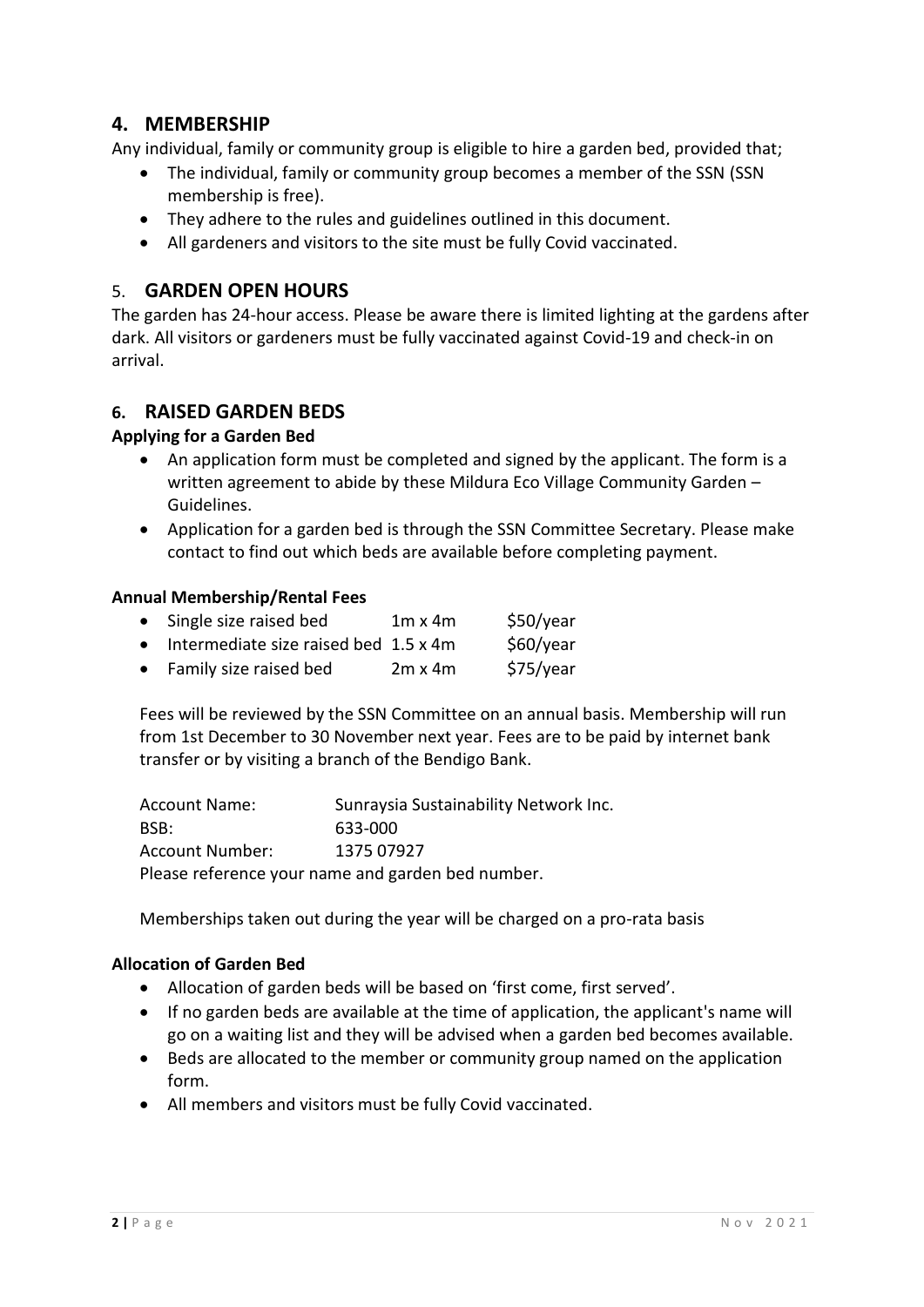## **Transfer of Garden Bed**

- Garden beds are not transferable without the permission from the SSN.
- If a member no longer wishes to maintain their garden bed, they must advise the SSN. The bed will be made available to the next person on the waiting list.
- Garden bed fees cannot be refunded.

## **7. ROW/ONGROUND GARDEN BEDS**

The Mildura Eco Village row/on-ground garden beds are free for all community and members to use/harvest. If you are harvesting from these beds you must volunteer your time to help maintain the Mildura Eco Village grounds and/or row/on-ground garden beds.

Users of the row/on-ground beds are expected to communicate with each other, work together and organise separate working bees as needed to maintain the beds including irrigation, weeding, top-up of materials etc.

## **Signs in the row/on-ground gardens**

• Signs or the use of the blackboard in the on-ground community garden are a way to communicate with other gardeners and the local community. Garden users are required to promote harvest days, planting crops or good new stories in the row/onground beds.

## **8. MEMBERSHIP INCLUSIONS**

In addition to the hire of your garden bed, community garden membership fees will also cover:

- Garden mix topsoil
- Garden tools and supplies (shipping container located on-site)
- **•** Irrigation
- Power
- Public Liability insurance
- Access to workshops/information session and events on-site

## **9. MEMBERSHIP EXCLUSIONS (including on-ground row beds)**

- Seeds, Seedlings and plants
- Stakes
- **•** Garden bed shading
- Mulch (sugarcane etc)

## **10. COMMUNITY GARDEN RESPONSIBILITIES**

#### **Garden Bed Maintenance**

- Gardeners are responsible for the care and maintenance of their raised garden beds. Gardeners are to keep the pathway and area around their bed free from weeds, rubbish and any items which may be obstructing the pathways. All plant material to be composted in the compost bays. Do not leave it on the pathway.
- Mulching of garden beds (to control weed growth), and composting of green waste is required. Please cut up old plants and add to the compost bays.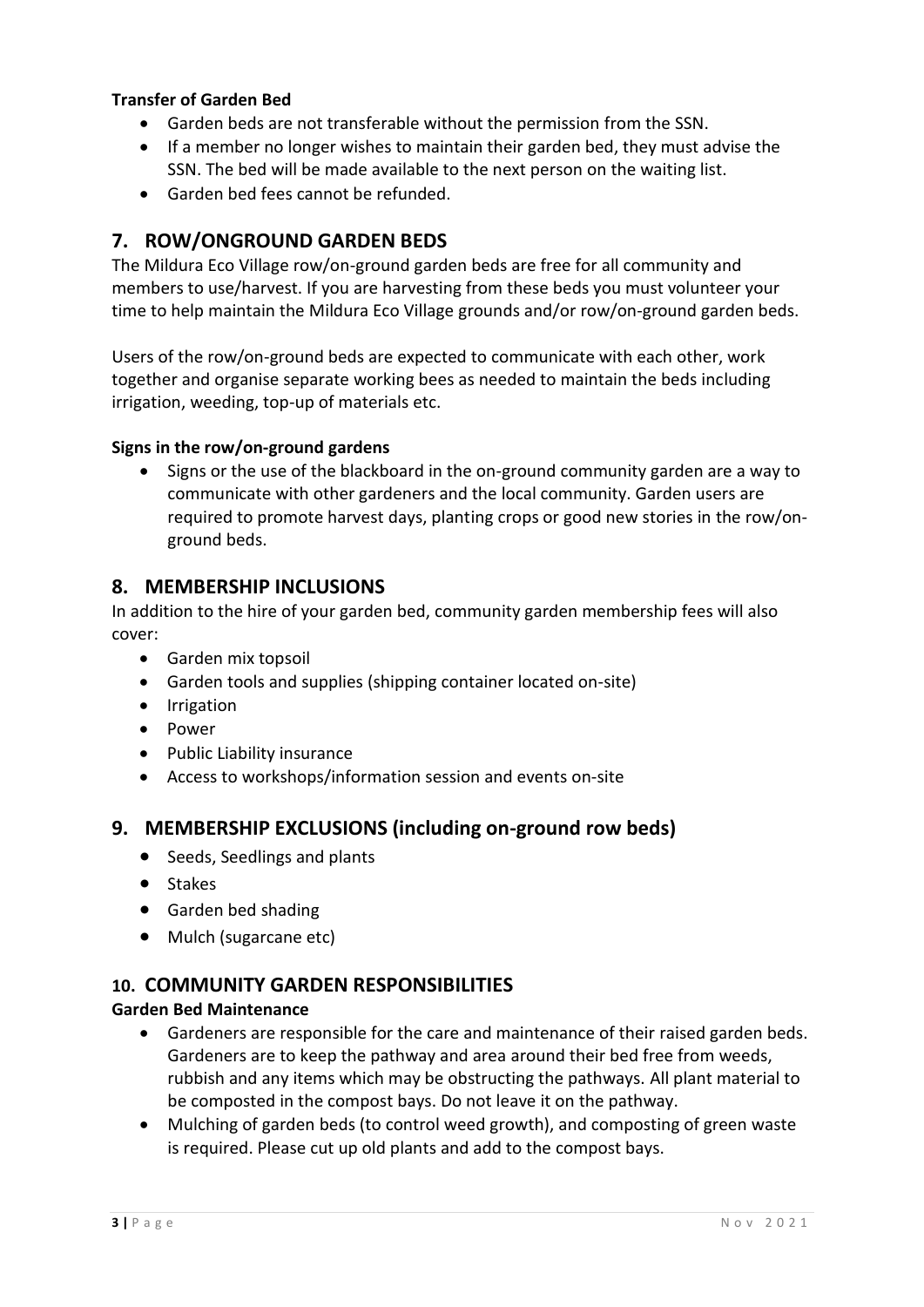- The use of chemicals including glyphosate is not permitted on any raised or row/onground garden beds. Chemicals can contaminate a neighbouring bed and could be a serious health risk to others. Many garden pests can be controlled with companion plantings, organic sprays, removing by hand or exclusion methods.
- If a gardener is unable to maintain a garden bed due to illness or other exceptional circumstances, please inform the SSN and the Committee may provide options for assistance.
- If a garden has been left attended or not utilised after 6 months, the SSN reserves the right to reallocate the garden bed with no refunding of fees.

## **Attendance at Community Working Days/Meetings**

- As a member of the Community Garden, garden bed holders are required to join in with working bee days and other social events. These activities give members opportunities to get to know other gardens, to discuss what is happening in the garden and share their achievements and concerns and to help keep the site looking and growing well.
- Working bee days are held once a month on the fourth/last Sunday of each month (except December and January). The working bee days will be used to upgrade and tidy on-site facilities.
- Additional working bees are being planned following the COVID restrictions to tidy the site and re-activate the garden. Days and dates to be advised.

## **Garden Bed Boundary Fences**

No boundary fences are permitted. This includes solid fencing which may shade adjacent beds and wire mesh surrounding the garden bed.

#### **Building and Other Materials**

Shade structures are allowed on garden beds however please be mindful that it is a community garden and it should be built to a safe standard and kept to a minimum height. No tall structures are allowed. Stakes for climbing plants may be used. Please ensure they are kept completely inside your bed and are both safe and tidily placed in the garden bed. Structures found to be unsafe, too tall or unacceptable will need to be removed by the gardener.

#### **Acceptable Plants**

- Community Garden beds are for growing vegetables, herbs and flowers.
- Trees and large permanent shrubs are not suitable for garden beds.
- Climbing plants (eg beans, peas, tomatoes) should be grown using stakes, with consideration for adjacent gardeners and used with safety in the garden.
- All plants from the marrow family, such as pumpkins, zucchinis, cucumbers, need to be contained within the garden bed.
- The Committee reserves the right to ban plants that may be invasive or are potential weeds (refer to Victoria invasive weed list, more information below).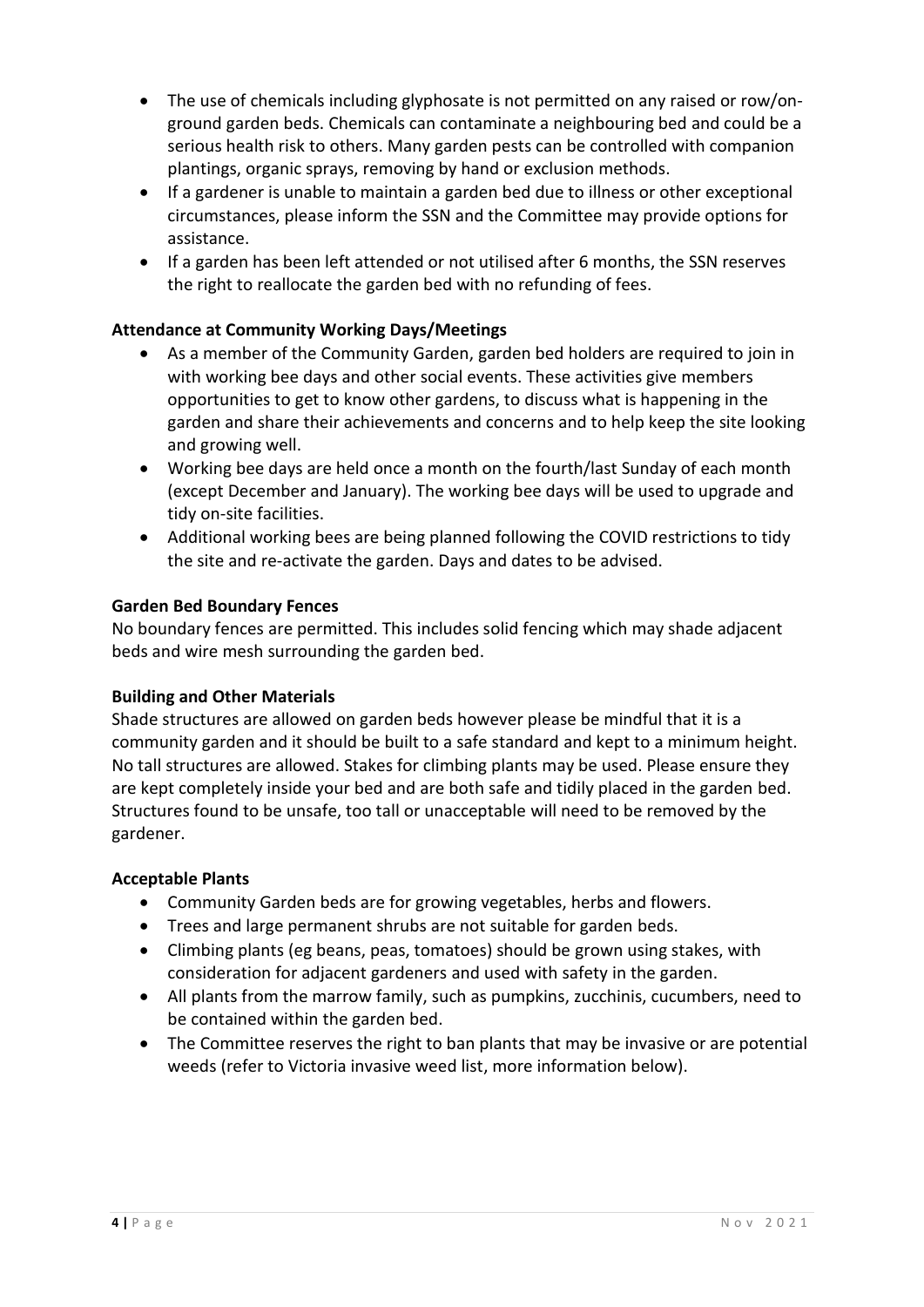## **Soil**

- Gardeners are responsible for improving the condition of the soil in their bed. The nutrients must be put back into the soil after every season as plants use up nutrients in the soil as they grow. This can be done by adding compost, manure and mulch.
- The garden beds and are not to drop below 10 cm from the top of the garden bed. You **MUST** top-up your garden bed after every growing season**.**
- **•** Soil MUST not be removed from the garden beds.

## **Animals**

Animals are allowed on site as long as they remain contained or on a lead.

## **Water Management**

- All garden beds are irrigated using town water. Gardeners cannot alter the irrigation system without prior consultation with the SSN.
- Any damage or maintenance issues that cannot be resolved by the garden bed holder should be reported immediately to the SSN;
- Gardeners are required to adhere to any water restrictions that are currently in place (Refer to Lower Murray Water, water restrictions).

## **Tools**

- A limited range of tools and wheelbarrows are provided for use by members of the Community Garden they are located in the container on-site (combination lock 20160).
- Garden tools must be returned to the container after use, and must not be removed from the site.
- Garden bed holders may bring their tools and are responsible for their care and maintenance.

## **Sale of Produce**

 Garden beds are available for personal use only, and the produce cannot be sold. The use of garden beds for growing plants and vegetables commercially is not permitted.